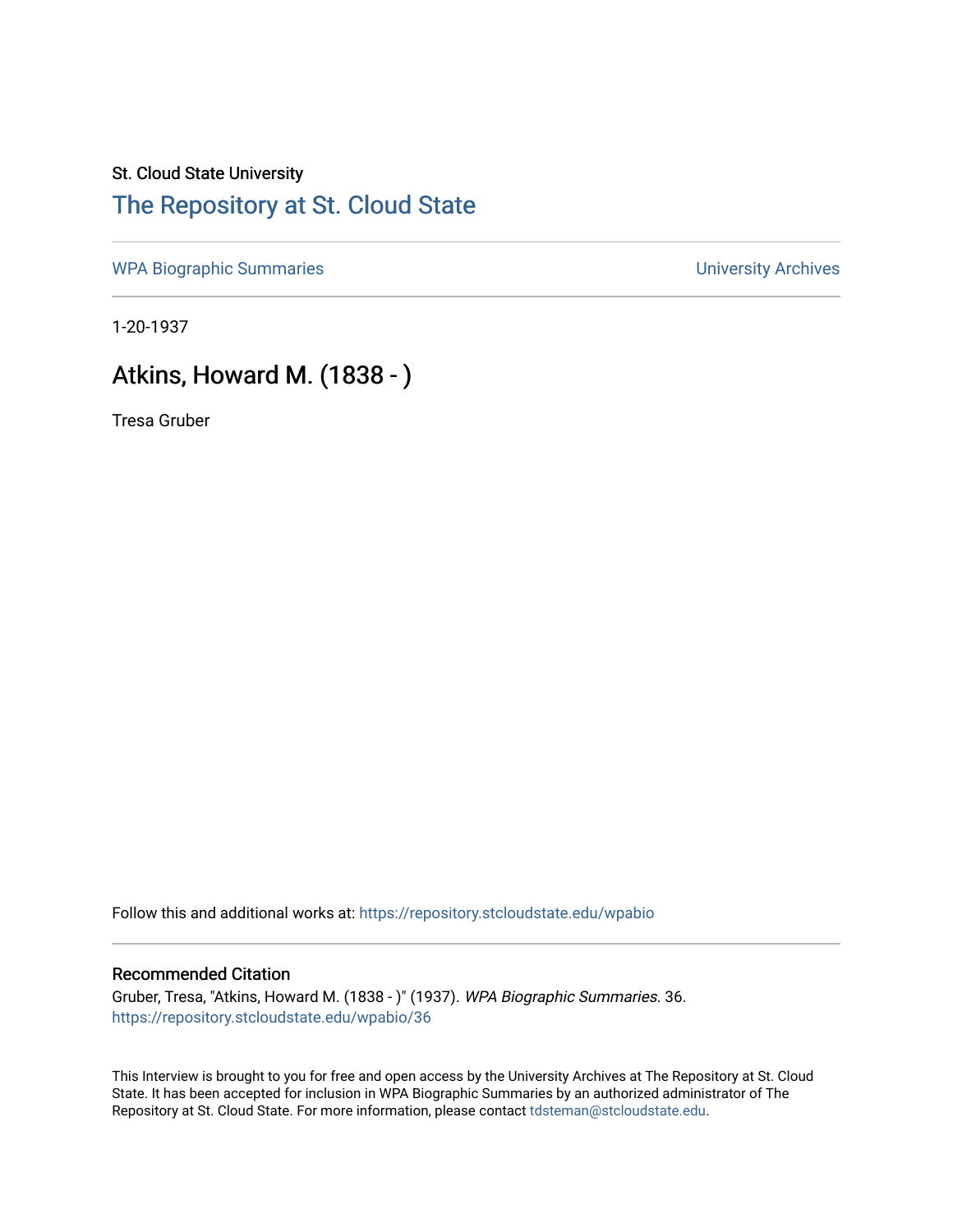ATKINS, HOWARD M. File No. **File No. 84** 

**CALLACTER** 

Howard M. Atkins was born in New Sharon, Franklin county Maine, May 11, 1838. His father was stricken down by lightning, leaving him at the age of thirteen to assist in taking care of the family. Howard was near his father and was struck senseless by the same flash that deprived him of a father. Recovering, he set himself earnestly and seriously to the duties of life, performed his allotted tasks about the household, and succeeded in obtaining a good high school education. He came to Princeton, Mille Lacs county, in 1856, studied law and was admitted to practice in Mille Lacs county in 1863. Subsequently he practiced law five years in St. Cloud. He came to Elk River in 1876. He has held official positions in Mille Lacs. Stearns and Sherburne counties. Mr. Atkins has acquired an honorable position through his own exertions and richly deserves the respect of his fellow citizens. He was married in 1862 to Virginia Sinclair. of Illinois. They have two sons and four daughters.

> Copied from: " In the Northwest" by Folsom Date Copied: Copied by: Page 457 January 20, 1937 Tresa Gruber